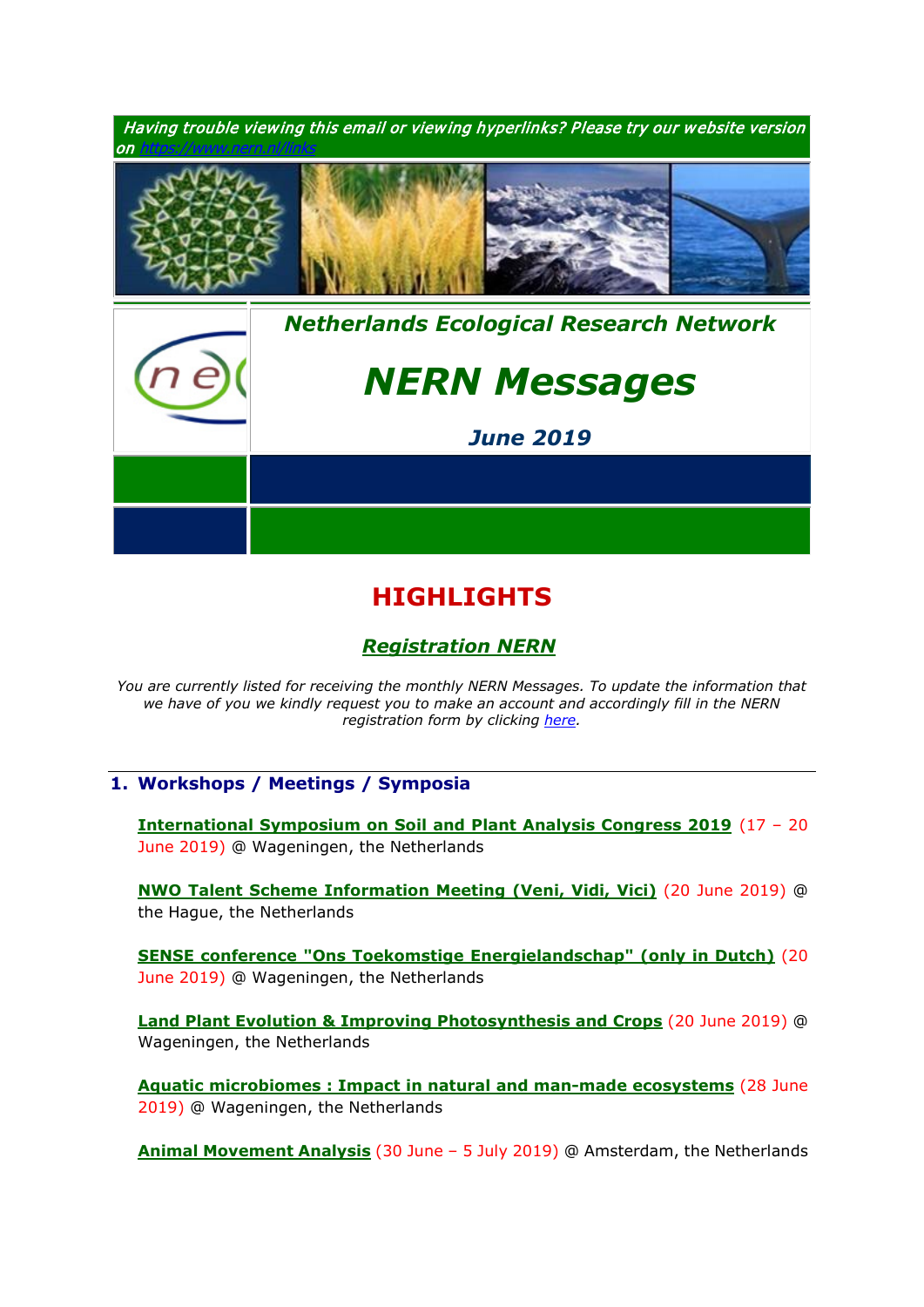**[15th World Congress on Parasitic Plants](https://www.wcpp2019.org/)** (30 June – 5 July 2019) @ Amsterdam, the Netherlands

**[Meeting of the Association of Tropical Biology and Conservation \(ATBC\) 2019](https://atbc2019.org/)** (30 July - 3 August 2019) @ Antananarivo, Madagascar

**[2nd Latin American Congress of Biogeography](https://humboldt250-ecuador.org/)** (5 – 9 August 2019) @ Quito - Ecuador

**[Woodstoich 4 Workshop](https://www.nern.nl/sites/default/files/Woodstoich4_Advertisement.pdf)** (13 - 17 August 2019) @ Montana, USA

**[Wageningen Soil Conference](https://wageningensoilconference.eu/2019)** (27 - 30 August 2019) @ Wageningen, the **Netherlands** 

**49th [Annual Meeting of the Ecological Society of Germany, Austria and](https://www.gfoe-conference.de/)  [Switzerland](https://www.gfoe-conference.de/)** (9 - 13 September 2019) @ Münster, Germany

**[34th IAS meeting of Sedimentology](http://iasroma2019.org/)** (10 - 13 September 2019) @ Rome, Italy

**10th [World Conference Ecosystem Services Partnership \(ESP\)](https://www.espconference.org/esp10)** (21 – 25 October 2019) @ Leibniz/Hannover, Germany

**[Biodiversity next](https://biodiversitynext.org/)** (22 – 25 October 2019) @ Leiden, the Netherlands

**[Current and Emerging Topics in Global Change Ecology of Plants](http://gcep.tzc.edu.cn/)** (1-3 November) @ Taizhou, China

**[SETAC Europe 14th Special Science Symposium -](https://sesss14.setac.org/) Soil Biodiversity: What do [we know and how to protect](https://sesss14.setac.org/)** (19 – 20 November 2019) @ Brussels, Belgium

**5th international symposium [on Future of Butterflies in Europe](https://www.vlinderstichting.nl/futureofbutterflies)** (2 – 4 April 2020) @ Wageningen, the Netherlands

## **2. Courses**

**[Geocomputation using free and open source software](https://www.pe-rc.nl/geocomputation)** (8 - 12 July 2019)

*This postgraduate course provides participants with the opportunity to develop key skills required for advanced spatial data processing.* 

#### **[Course Introduction to Ecometabolomics for Ecologists](https://www.nern.nl/sites/default/files/Invitation%20course%20Introduction%20Ecometabolomics.pdf)** (12 August 2019)

*This introductory course is addressed to all PhD students who are interested in performing or already plan to implement metabolomic analysis for their ecological and biodiversity research*

#### **[Agent-based modelling with NetLogo](http://www.uni-goettingen.de/en/578697.html)** (26 - 30 August 2019)

*The agent-based modelling course for beginners will take place at the Forestry Faculty at the University of Göttingen in Germany.*